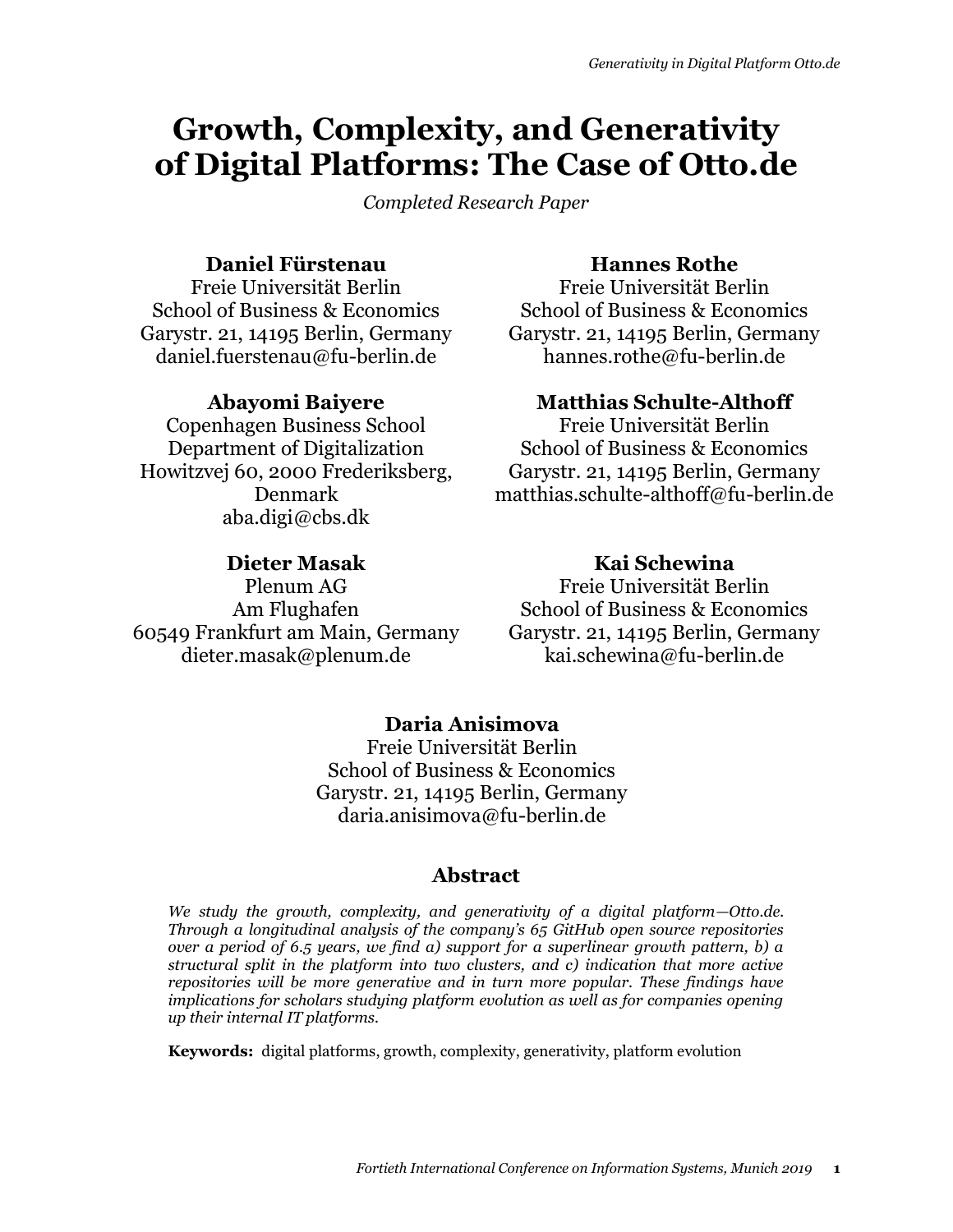## **Introduction**

 $\overline{a}$ 

The literature on digital platforms has noted important issues of architectural design determining their long-term "evolvability" and success (Agarwal and Tiwana 2015; de Reuver et al. 2017; Tiwana et al. 2010). In this paper, we draw on important contributions highlighting the modularity and generativity of digital platforms. Generativity allows for unbounded new functions and services to emerge on top of a digital platform (Lyytinen et al. 2017). In accordance with Zittrain (2006, p. 1980), we refer to generativity as "a technology's overall capacity to produce unprompted change driven by large, varied, and uncoordinated audiences." It describes a platform's ability to generate new outputs, structures, or behaviors beyond the creators' original intentions (Henfridsson and Bygstad 2013; de Reuver et al. 2017; Zittrain 2008). Therefore, generativity is an important impetus and mechanism of innovation. However, with an exponentially growing user base, expanding heterogeneity and number of functions enabled by a dynamic and unexpected ecosystem, generativity in growing platforms come at the expense of complexity (Hanseth and Lyytinen 2010; Yoo et al. 2010).

Digital platforms reduce complexity with a modular architectural design (Baldwin and Clark 2000; Gawer 2014). A modular designs breaks complex systems by introducing a set of independent modules that are connected via well-defined interfaces and ensure the platform's core functionalities (Tiwana et al. 2010). This enables combinatorial innovation because peripheral modules can be changed without altering the platform's core (Yoo et al. 2010).

However, while previous contributions (e.g., de Reuver et al. 2017; Staykova and Damsgaard 2017; Tiwana 2013; Tiwana et al. 2010) have expanded our understanding of platform evolution, we currently lack a detailed understanding of generativity in the context of companies transforming their internal IT platforms towards an open platform model and evolving it continuously. Generative and open platforms promise access to unlimited resources, services, and actors (Hanseth and Lyytinen 2010), at exponential growth rates (Huang et al. 2017). However, this comes at the expense of added complexity which needs to be handled by modular design. Understanding the relationships between generativity, complexity, and growth is relevant and timely as both managers and scholars have realized the value of leveraging the wealth of talent and resources outside an organization's boundary (von Hippel and von Krogh 2003; Constantinides et al. 2018; Parker et al. 2017). However, empirical research on the relationship between these constructs are scarce. We are heralding an era where open platform models are increasingly providing avenues for organizations to generate and capture more value than would have been possible with the traditional closed platform models (Parker et al. 2017). Furthermore, it is not yet entirely clear how it is possible for an originally internal platform project to mobilize external developers for platform and business development on a continuous basis (von Hippel and von Krogh 2003; Constantinides et al. 2018; Parker et al. 2017).

The purpose of this paper is to *give insight into the growth, complexity, and generativity of a digital platform – Otto.de*. We give a detailed architectural overview of the platform's main characteristics and development since its inception in 2012<sup>1</sup> . This is important because many companies consider opening their internal IT platforms to external participants in the course of digital transformation. However, so far only a few companies have succeeded in completely digitalizing an existing business model. Our case company– Otto–is a noteworthy example that has successfully made such a digital transformation by shifting its business from catalogue shopping to e-commerce. Today, Otto is the second largest e-commerce company in Germany and its platform handles more than 90% of the company's order volume ( $\epsilon$ 2.7 billion; 2 million site visits per day; up to ten orders per second). The platform is essential for Otto's vitality in a market in which many companies have disappeared. Moreover, the platform is interesting as our study context, as it adopts the open platform model and has evolved completely from a business unit's initiative to the most important source of value creation and appropriation for the company.

Analyzing the platform's growth via its 65 GitHub repositories, our data indicates a superlinear (quadratic) growth pattern. This pattern is fueled by two events: a restructuring of the platform via microservices and a reengineering to fit the demands of professional sellers. Furthermore, we find a structural split of the platform into two main clusters, giving evidence that time may reinforce structural separations in a

<sup>&</sup>lt;sup>1</sup> An earlier version of the case analysis was presented as a short paper in Fürstenau et al. (2019). The analysis here is more advanced and uses a newly collected additional dataset.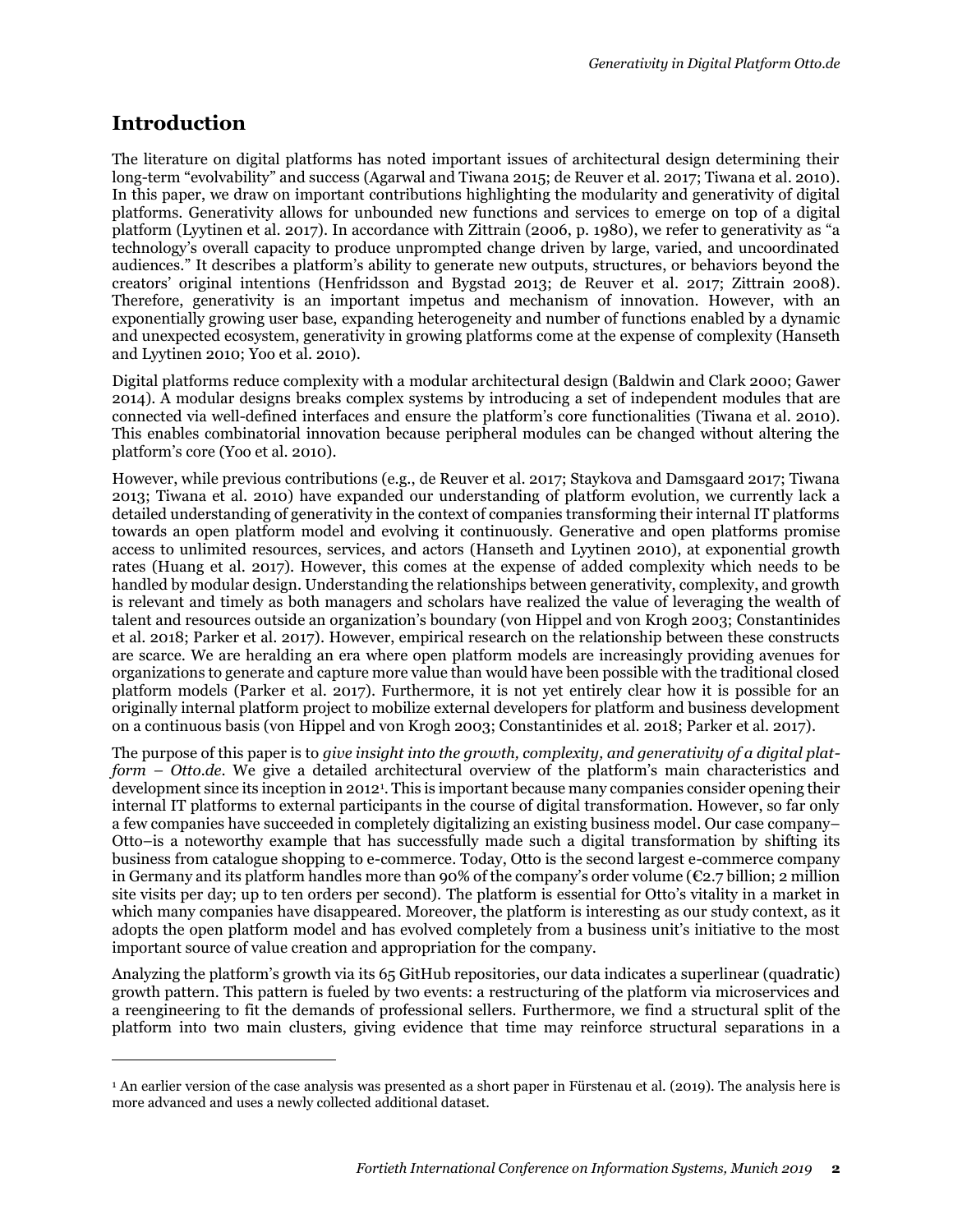platform. Finally, we find that increased activity on a repository is related to increased generativity and that increased generativity is associated with increased popularity. These findings hold implications for the literature on platform evolution and provide empirical evidence for growth and generativity dynamics of a digital platform.

## **Digital Platforms as Architectures That Facilitate Generativity**

Platform theory is at the crossroads between disciplines (Baldwin and Woodward 2009; Gawer 2014). Platforms may be considered from an economic viewpoint as multi-sided structures supporting market exchanges ("match-making") (Evans and Schmalensee 2016; Rochet and Tirole 2003), which is not our focus here. Our view on platforms in this paper is motivated by another understanding of platforms. Platforms may also be considered from an architectural viewpoint as *software-based structures consisting of a relatively stable core and a dynamic periphery* (Tiwana et al. 2010). The distributed architecture of platforms enables rapid scaling and makes innovation in an unprecedented speed possible, which is our focal point of interest.

The cornerstone of digital platforms from an architectural viewpoint are autonomous software modules, which are coupled loosely to "mix-and-match" components without having to consider too strict dependencies between modules (Tiwana 2013). These modules can be developed by separate developer teams, allowing for a divide-and-conquer approach as well as a separation of concerns. Teams may be corporate-internal teams or volunteers, or a mix of both. In mixed corporate-volunteer settings, it may be possible to restrict access to some modules, while allowing access to others. An example is the GitHub platform, which allows public or private access to code repositories, depending on the status and affiliation of the contributor. By doing so, corporate platform development projects can maintain control over some parts of the code base, while profiting from external contributions in others. In the sense of platform openness, granting or restricting access to the code base thus represents an important boundary resource (Ghazawneh and Henfridsson 2013).

In contrast to closed software systems, opening a digital platform to outside contributors moves software development in corporate settings toward an open source software (OSS) model. Choosing the right degree of openness is thereby one of the most important and most difficult decisions for a platform company (Constantinides et al. 2018; Parker et al. 2016). On one hand, a high degree of openness attracts external developers who contribute to the platform and potentially spur innovation. On the other hand, externalization limits possibilities for control over the platform's growth and a loss of ownership (Tilson et al. 2010). Yoo et al. (2012, p. 1400) hold that "organizations must be designed to manage the delicate balance between generativity and control in the platform." Especially with the layered, modular architecture of digital platforms, it is important to achieve both goals–i.e., "stable and evolvable" (Constantinides et al. 2018; Wareham et al. 2014), to generate a competitive edge. Therefore, platform owners face the problem of making the design rules stable and flexible at the same time to limit the developers while giving them enough freedom (Tiwana et al. 2010). This paradoxical relationship between mutability and control is the platform company's central governance challenge (de Reuver et al. 2017; Tiwana et al. 2010). Tiwana et al. (2010) define three perspectives on design rules of a platform: the division of decision-making rights; control; and solo ownership versus joint ownership. Important strategic resources for the platform company are so-called boundary resources such as APIs or SDKs (Yoo 2013). APIs are control points facilitating data exchange and access to data or services (Evans and Basole 2016). They enable developers to "retrieve" data from relevant sources and use it for their own digital applications and services (ibid.).

The trend towards open source software is encouraged by the desire to combine in-house developments with external contributions within a platform model. OSS projects represent an innovative form of knowledge generation enabled by global digital infrastructures such as GitHub (Faraj et al. 2011). GitHub offers developers numerous features: collaborative working, tracking and tracing of the activity and development of the project, social networking, and several others (Wu et al. 2014). It is characterized by the development and modification of complex artifacts, based on a publicly available accessible code base (Borges and Tulio Valente 2018). Some public code is used to solve local problems and enable new projects (Zhang et al. 2014). Once developed, open source code may be reused in several internal as well as external projects (Zhang et al. 2014). This leads to the creation of large communities in which actors show common interest in a digital artifact (Eck and Uebernickel 2016). Actors involved in the project exchange knowledge with each other and collaborate on ideas, resulting in a high degree of generativity.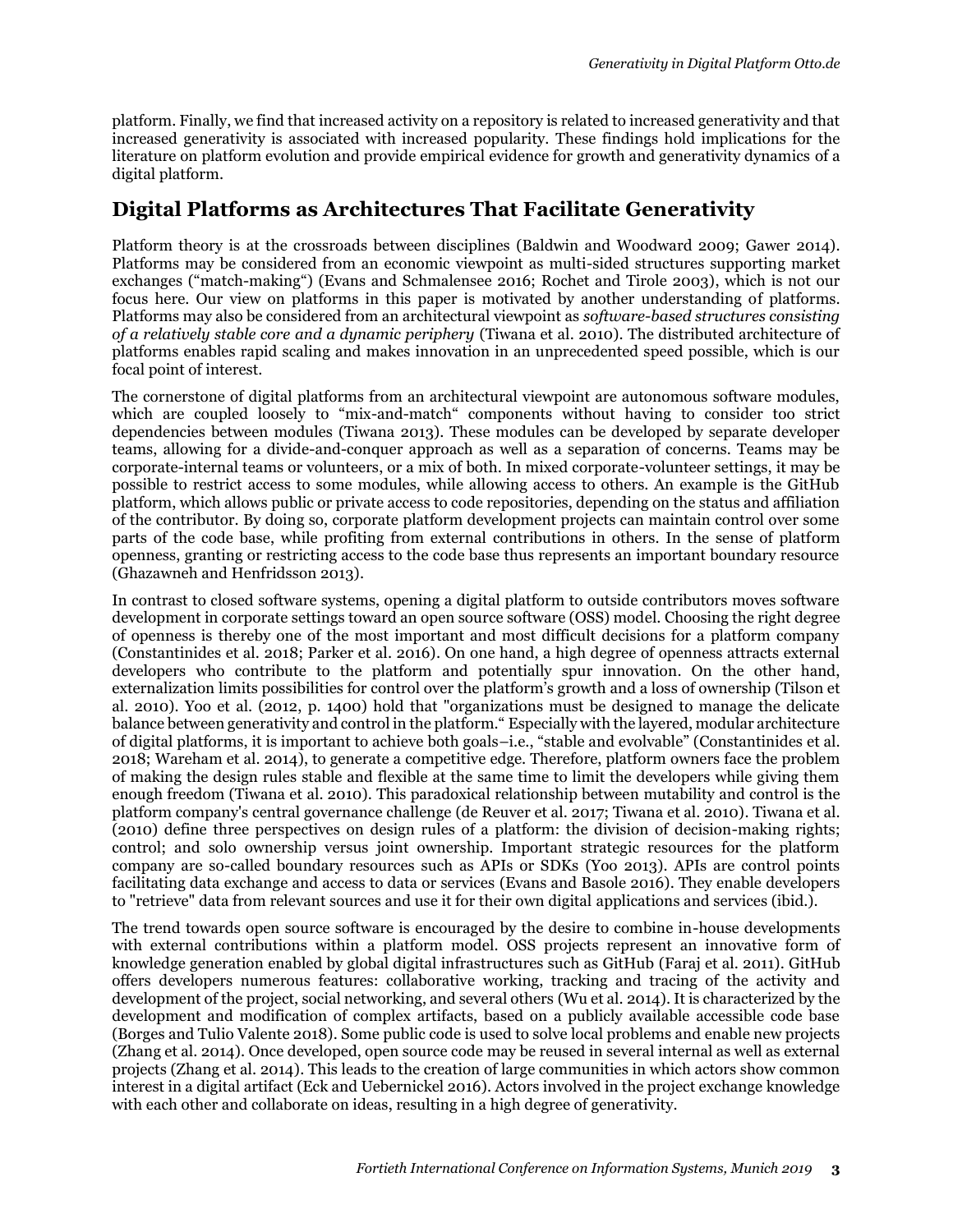# **Hypotheses on Growth, Complexity, and Generativity**

## *Growth of Digital Platforms*

Researchers have long studied information systems' growth and found different growth patterns. One example is a study by Lehman and his colleagues who investigated the growth of five different software systems over time, such as the IBM operating system or the Lucent telecommunications system (Lehman 1980; Scacchi 2004). These researchers found that the growth of a software system over several releases approaches (in finite time) a (pseudo-)linear or inverse square model (Keßler 2013; Scacchi 2004). Lehman et al. (1997) conclude that superlinear (exponential) dynamics may, however, become visible over longer time horizons. While these studies refer to the development of closed software systems, it is relevant in the context of digital platforms to consider OSS. The development process of OSS has changed significantly from the traditional development of the software—above all by its generative nature and release frequencies (Keßler 2013). Godfrey and Tu (2000) studied the size and growth of the Linux kernel from 1994 to 1999 and concluded that the growth rate was superlinear. Koch and Schneider (2000) report in their study on GNOME that the size of the code base grows super-linearly and point to a correlation with the number of active programmers. Also O'Mahony (2006), in her study on Debian Gnu/Linux, showed that the growth over several releases is superlinear. Together, these studies suggest that digital platforms drawing on external developer communities could profit from rapid external innovation similar to OSS, making superlinear growth patterns likely.

Platform theory also gives indication for a superlinear growth pattern. Considering multi-sided platforms, Hagiu and Rothman (2016, p. 2) state that "once marketplaces reach a critical inflection point, network effects kick in and growth follows an exponential, rather than linear, trajectory." Although these authors do not offer empirical evidence or explanation of the term "exponential," network effect theory gives us a robust understanding of the cross-sided dynamics driving platform growth. On the one side, platform models allow a rapid scaling of the user base, almost as if "on steroids" (Huang et al. 2017). Huang et al. (2017) give the example of the WeCash platform and indicate monthly user growth rates of 21 to 158 percent. Whatsapp has grown from 0 to 419 million users in four years (Smith 2014). On the other side, third-party complements also grow in a rapid pace, since value can be captured from the additional users. This contributes to a vicious cycle of user base and value growth, important for cross-sided network effects. Song et al. (2018) indicates that there may be more complex interaction effects. However, based on previous studies on digital platforms, it is reasonable to believe that because of rapid ("exponential") user scaling, once network effects kick-in, also the overall code base would take a superlinear pattern. Thus, we expect:

*H1: The growth of a digital platform takes a superlinear pattern.*

## *Complexity of Digital Platforms*

While the growth analysis of a digital platform focusses on the size of the code base, complexity analysis turns to a macro view of the structure of the platform. Several studies investigated the complexity of software systems in general, platforms, and OSS in particular. Complex systems comprise a large amount of actors whose interactions are dynamic (Simon 1962). The characteristics of digital platforms make them particularly prone towards high complexity. Their user base is exponentially growing while an ever growing extend of resources and services is being integrated (Evans and Basole 2016), effectively leading to more and more actors interacting in the platform ecosystem (Tiwana 2013; Tiwana and Kim 2015). Previously, we emphasized that digital platforms follow modular architectural designs to enable higher degrees of generativity while keeping complexity at bay (Hanseth and Lyytinen 2010; Yoo et al. 2010). Integrating more third-party developers who do not align with fixed and central governance and exchange resources in communities add to complexity. (Yoo et al. 2010). Despite the lack of control through fixed design rules and the resulting diverse course of the development, basic structural pattern can be observed (Singh et al. 2011; Um et al. 2015). While some studies have mapped the entire ecosystem of developers on platforms around several open source projects (Blincoe et al. 2015; Eck and Uebernickel 2016), this paper attempts to describe which structural collaboration patterns in a network emerge. By network, we refer to the relationships between developers and small internal projects (repositories). Based on Wasserman and Faust (1994), Singh et al. (2011) define this type of relationship between a set of actors and social events as an "affiliation network." Graphically, such affiliation network can be represented as a bipartite graph, in which both the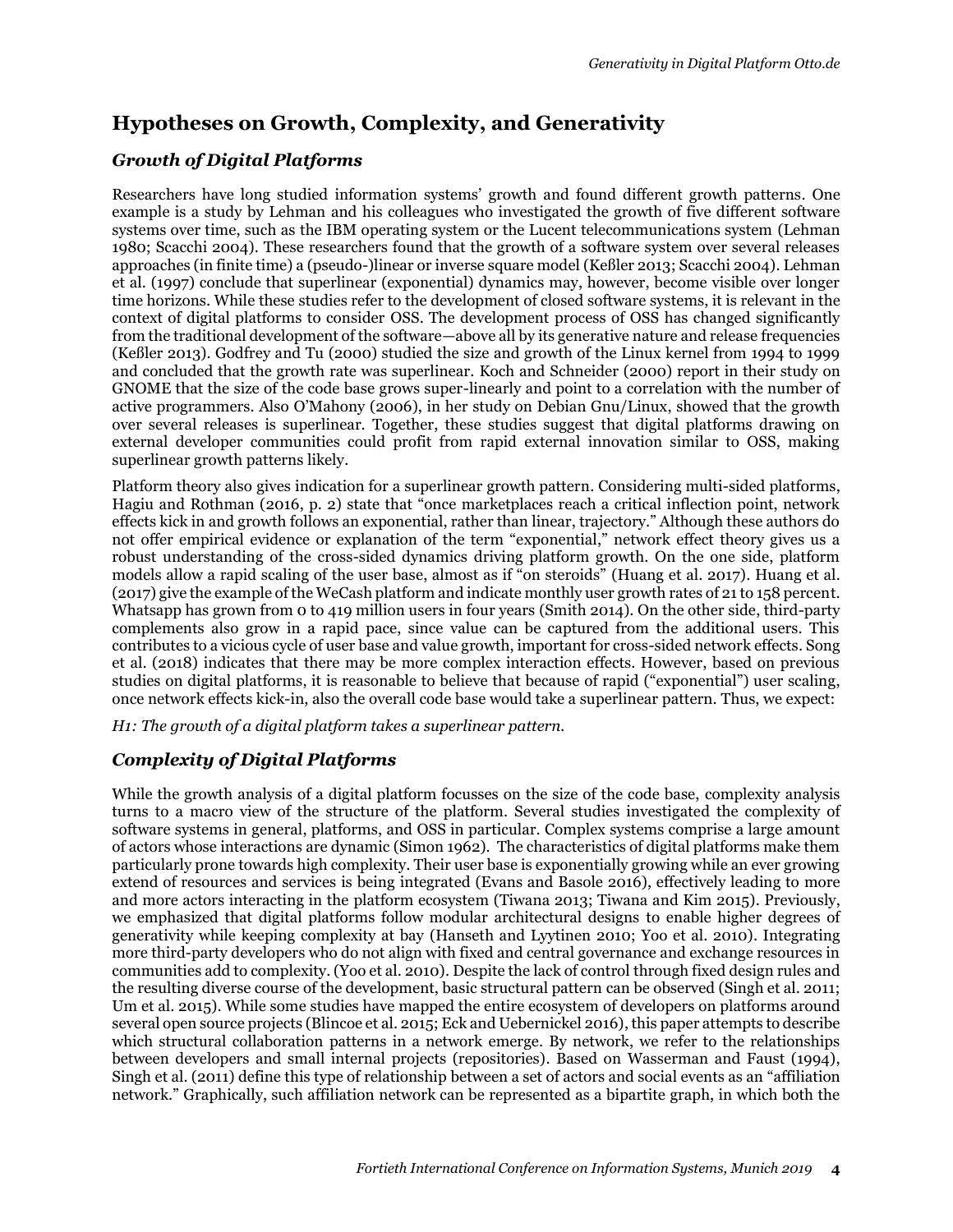programmers as well as the software modules represent nodes (Singh et al. 2011). Furthermore, the bipartite network can be collapsed into a one-mode network in which nodes represent modules and a (weighted) link represents one or more developers contributing to two repositories (*A* and *B*).

Since affiliation networks do not capture the full range of platform complexity, it is worth arguing for their usefulness. We do so by turning to Conway's law (Conway 1968). In its most basic form, it holds that "the structure of code mirrors the structure of the organization" (Herbsleb and Grinter 1999). In other words, technical structures tend to reproduce communication structures of the organization (Baldwin and Clark 2000; Conway 1968; Sanchez and Mahoney 1996). Colfer and Baldwin (2016) give a comprehensive survey of how organizational links between projects or companies will correspond to the technical dependencies of the underlying system. Organizational links may consist of communication links between individuals such as co-location of developers. In short, the above hypothesis describes how, within a complex system, the network structure of the technical architecture ("what depends on what") on the one hand and the division of labor ("who does what") on the other correspond to each other, with some exceptions (Colfer and Baldwin 2016). This suggests that affiliation networks will to some extent represent the architectural design.

Based on the works of Singh et al. (2011) and Um et al. (2015), we develop the idea that structural patterns will emerge in such a network. Grounded in the work of modularity theory by Simon (1962), we know that modularization will increase the possible speed of evolution of a complex system. Different teams working with different toolsets and methodologies can develop these modules independently. According to Um et al. (2015), important effects occur over time. Their size will increase since developers add new functions continuously. Thus, modules will become more heterogeneous over time. In addition, modules will merge in larger units or clusters. These clusters consist of multiple relatively homogeneous modules having fewer links to other clusters. This effect was described by Um et al. (2015) for the content management system Wordpress. Singh et al. (2011) show structural separation in the Python project. We suspect that similar dynamics will also occur for a digital platform in a mixed (corporate developers and volunteers) setting. Thus, we posit:

*H2: A digital platform will develop structural patterns mirroring important sub-communities.* 

## *Generativity of Digital Platforms*

Stakeholders interacting with digital products leave digital traces (Eck and Uebernickel 2016). Some of these data act as important signals of trust and utility for the other actors (Dabbish et al. 2012; Jarvenpaa et al. 1999). Examples are the number of stars, open issues, and forks in a GitHub repository (Dabbish et al. 2012). Developers interpret this data as indicator that the respective project is active and can add value to the community (Dabbish et al. 2012). The developers in GitHub have three possibilities of code development at their disposal: create a "commit," "fork" the project or apply for a "pull request" (Dabbish et al. 2012). The project owners can edit contents of the code files directly by creating a commit to the code directly or to a separate branch (Dabbish et al. 2012). Those who do not have ownership rights but want to contribute to the code base, copy the repository ("fork"). They propose changes to the main code base in a pull request, which can be granted or rejected by the owner (Dabbish et al. 2012). The repositories, in turn, can be copied by the developers to serve as the basis for use in an independent project (Zhang et al. 2014). Therefore, a "fork" can be used as a sign of trust for participation of developers in a project (Zhang et al. 2014). This fact shows that "forks" represent active participation of third-party developers in a project. They indicate that an external party found the code potentially useful for their own use cases and applications. Therefore forks serve as externally proved and therefore strong indicators of generativity.

We develop the idea that the *activity* devoted to a software module *leads to generativity*. We define activity as the number of "open issues" in a software development project. Open issue fora enable users and developers to request new functionality (i.e., fix errors and add capabilities). Many open problems indicate a large functionality, which in turn speaks in favor of a generative development of the software module. The theoretical rationale for how activity leads to generativity is grounded in signaling theory (Connelly et al. 2011). Under asymmetric information, signals help to reduce the costs for searching good quality content. According to the theory, in a competitive situation, agents will over time learn and get able to discern true signals from false ones. Thus, the signal will over time come to reflect the true quality of the underlying good or service. It is, therefore, reasonable to suspect that a good or service having received activity signals from many people will also be selected for appropriation via generativity forking. Thus, we posit: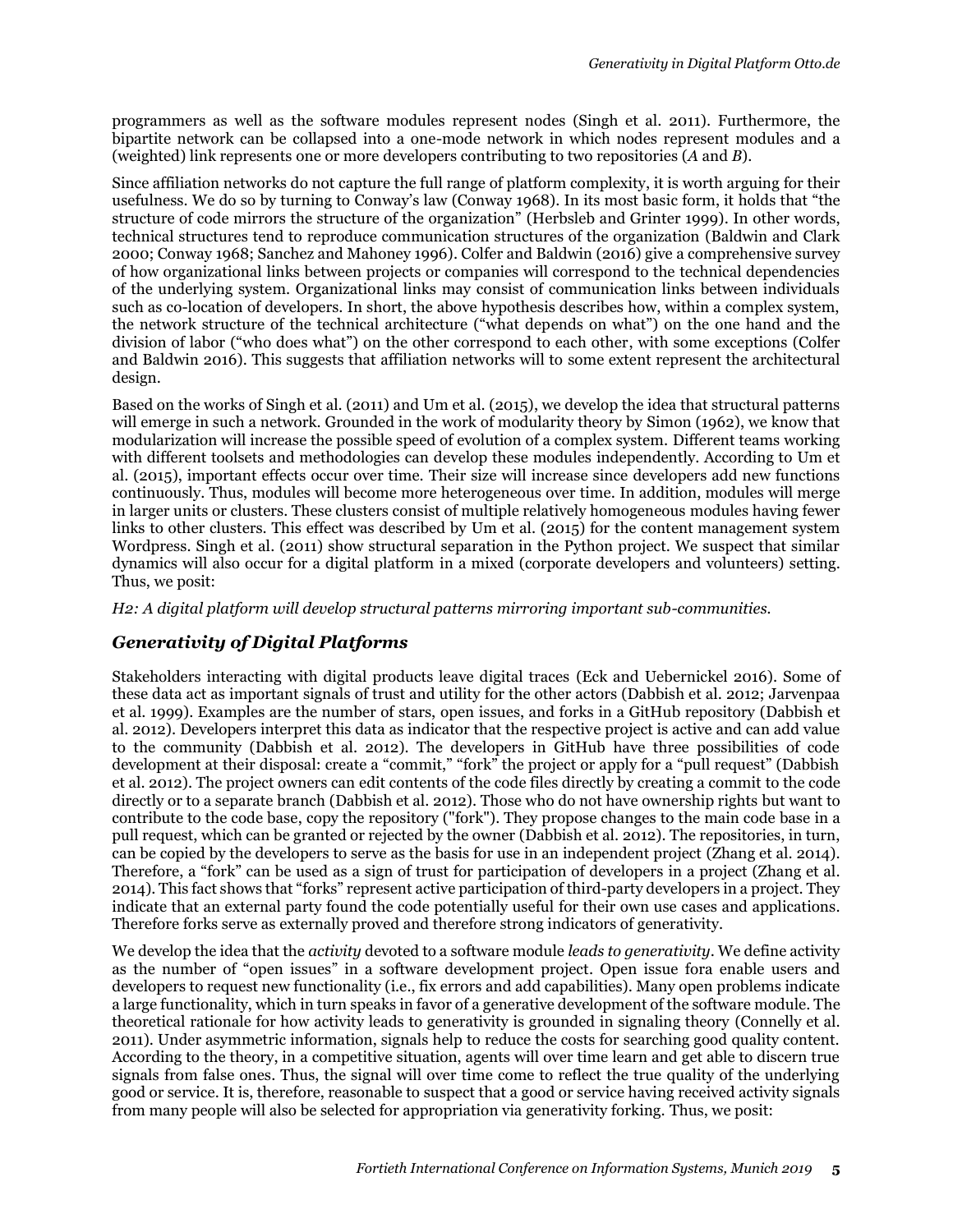#### *H3a: An increase in activity leads to an increase in generativity.*

We further develop the idea that *generativity* leads to *popularity*. We define popularity as the number of developers that star (or "bookmark") a software module. The reason to suspect a link between generativity and popularity is that many forks represent a large active community. Forking allows developers to edit an original code base for their own interest. Private branches can also be merged via pull requests. More forks usually result in more frequent changes of the code base, increasing contributions. This tends to make the code more useful and adds to its quality over time. It acts as a sign of trust and can attract more users who simply want to use the code unchanged (i.e., passively), eventually increasing its popularity. Furthermore, generative forking of a software module will enable developers to build on something that has already been of high interest and to make a fresh start. Higher quality will in turn lead to a repository that will be used more and will provide additional functionality and in turn become more popular. The theoretical rationale is that developers will appreciate the increased functionality of a generative software module and will therefore signal their appreciation through starring. In consonance with this thesis, Um et al. (2018) have found a positive relation between an increased number of structural changes, a measure of contributions, and weekly downloads of a software module, a measure of popularity. In sum, we posit:

*H3b: Increased generativity leads to an increase in popularity.*

## **Methods**

We conducted an empirical case study of the platform Otto.de. The evolution of the Otto.de platform is embedded in the context of a large retail company, Otto, which has transformed from a catalog shipper to an e-commerce-first company in recent years. Otto is part of the Otto Group, one of the top ten e-commerce companies in the world. Interestingly, Otto had long produced a physical catalog for mail or telephone ordering and while many such companies had disappeared, Otto was "the only traditional European mail order company to survive the digital change" (Jardine 2019, NZZ).

| Background: The Case of the Catalog Company Otto and its Digital Platform |  |  |
|---------------------------------------------------------------------------|--|--|
|---------------------------------------------------------------------------|--|--|

|                                                   |                                    |                          |      | $\sim$ $\sim$ $\sim$ $\sim$ $\sim$ $\sim$ $\sim$                                                                                                                                                                                                                                                                                                                                                                                                                                                                                                                                                                                                                                                                                                                                                                                                                                                 |      |                                       |      |                     |      |
|---------------------------------------------------|------------------------------------|--------------------------|------|--------------------------------------------------------------------------------------------------------------------------------------------------------------------------------------------------------------------------------------------------------------------------------------------------------------------------------------------------------------------------------------------------------------------------------------------------------------------------------------------------------------------------------------------------------------------------------------------------------------------------------------------------------------------------------------------------------------------------------------------------------------------------------------------------------------------------------------------------------------------------------------------------|------|---------------------------------------|------|---------------------|------|
| 2011                                              | 2012                               | 2013                     | 2014 | 2015                                                                                                                                                                                                                                                                                                                                                                                                                                                                                                                                                                                                                                                                                                                                                                                                                                                                                             | 2016 | 2017                                  | 2018 |                     | 2019 |
| <b>CEO</b><br>resources<br>and dev.<br>team setup | First<br>open<br>source<br>modules | Alpha<br>otto.de<br>live |      | Restructuring<br>with micro-<br>services                                                                                                                                                                                                                                                                                                                                                                                                                                                                                                                                                                                                                                                                                                                                                                                                                                                         |      | Opening to<br>professional<br>sellers |      | Migration<br>to AWS |      |
|                                                   | Figure 1.                          |                          |      | Timeline of Main Events of Otto's Platform Development                                                                                                                                                                                                                                                                                                                                                                                                                                                                                                                                                                                                                                                                                                                                                                                                                                           |      |                                       |      |                     |      |
| grown to its current size of 250 employees.       |                                    |                          |      | Figure 1 gives a brief timeline on the platform's evolution over time. In 2011, Otto's CEO/board approved<br>the marketing unit's request to develop a new web-shop platform and <i>allocated resources</i> in the double-<br>digit million Euro range. One of the main motivations was the insufficiency of existing systems and the need<br>to react more quickly in a rapidly changing market place. This is why the unit aimed for a self-developed<br>platform using agile principles. The platform project consisted of 100 staff members organized in seven<br>interdisciplinary teams (i.e., programmers, test managers, UX and design specialists, project and product<br>managers, etc.). These teams were organized around functional areas (search, navigation, product<br>presentation, etc.), as detailed by Kraus and Wolter (2016). The platform development team had since then |      |                                       |      |                     |      |
|                                                   |                                    |                          |      | In 2012, Otto started to make some of the platform's codes open source. By involving external developers,<br>the marketing unit aimed to increase the leverage and scale of the platform more rapidly. It also responded<br>to the unit's architectural principles, which they had developed independently of the central IT. Among<br>those were principles on the macro level (e.g., "RESTful architecture", or "central responsibility for data<br>and data supply processes") and at the micro level (e.g., "buy when not core", or "common basic<br>technologies"). By doing so, the firm attempted to ensure that redundancies remain controllable and the                                                                                                                                                                                                                                 |      |                                       |      |                     |      |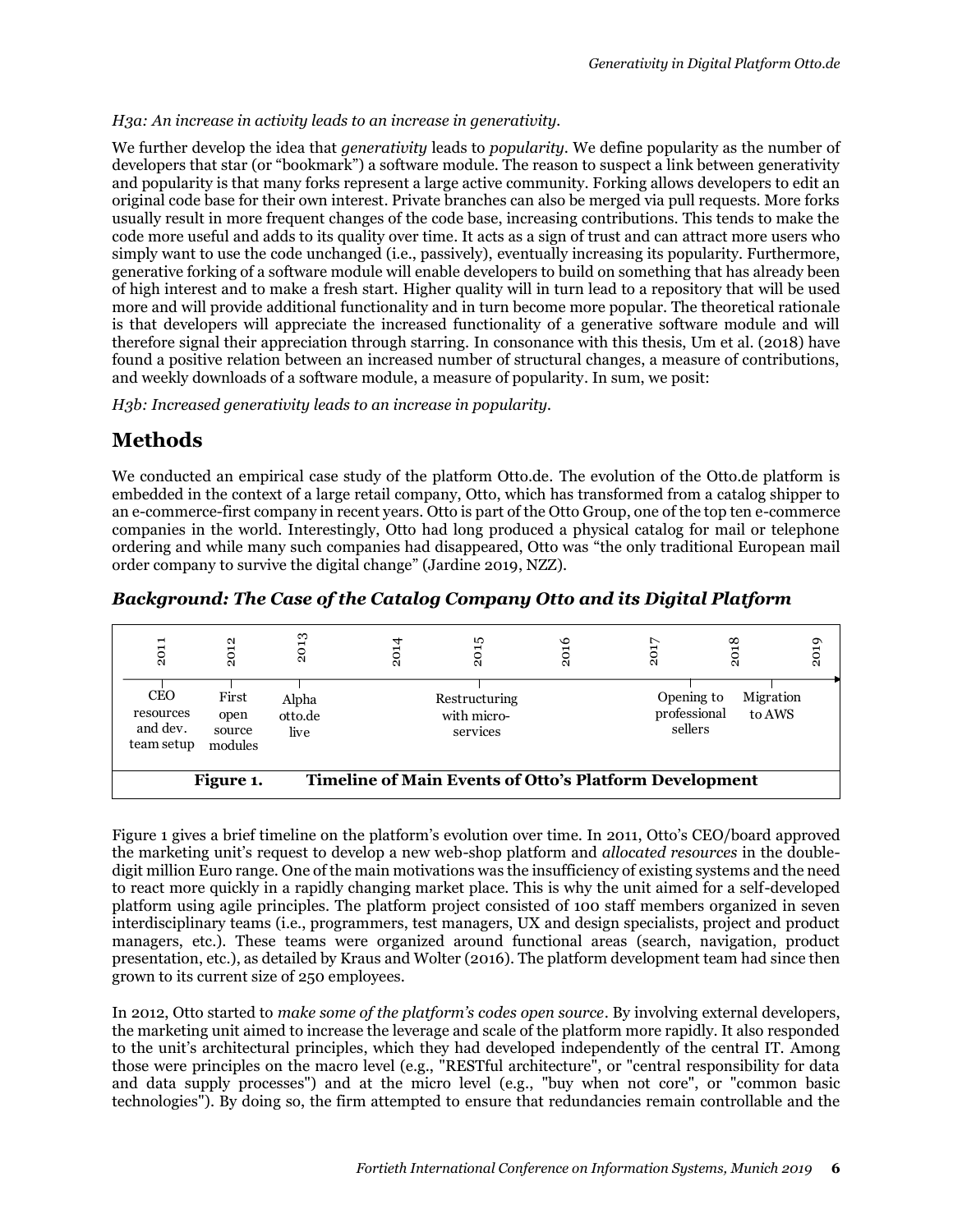architecture does not erode. Generally, open source software was thought to help to share code that several teams needed. In 2013, a first *alpha version* and a few month after that a beta version of the platform went live. It is one of the largest agile development projects in Germany in a traditional enterprise and provides insights into "scaling agile … at scale" (Kraus and Wolter 2016). In 2015, the project was *restructured using a microservices approach*. This approach allowed an "independent systems architecture" through modularization and loose coupling of deployed services (Killalea 2016) and contributed to the further scalability of the platform. In mid-2017, the platform was opened up to external sellers. Otto's new CEO at that time also positioned Otto as a platform company and built on the strength of the platform as a basis for a new corporate culture. In 2018 and 2019, they attracted 1.8 and 2 million new customers, respectively, which accounts for approximately 25% of the total number of their customers.

#### *Data Description*

Our data is the GitHub repository of the platform [\(https://github.com/otto-de\)](https://github.com/otto-de). Past studies already confirm the usefulness of specific GitHub parameters when analyzing platform growth (e.g., Borges and Valente 2018; Mackenzie 2018). In this paper, we do not focus on the "multi-sidedness" of the platform towards professional sellers, which had just begun in 2017. Yet, the interesting aspect here is that the platform had been "opened up" to external developers, which moves it away from an internal IT platform to a model where combinatorial innovation becomes possible through the contributions of external developers writing code which is integrated into the platform on the level of particular software modules (i.e., repositories).

We extracted the entire public repository via a Python script utilizing the GitHub API; this covers panel data tracing back from the platform's external opening in August 2012 until March 2019 (6.5 years). This "digital trace data" (Eck and Uebernickel 2016) was preprocessed and resulted in a detailed overview of the platform's 65 repositories, 506 contributors, and 710,138 lines of code. The developers made 11,479 commits, i.e. minor or major changes of code in a repository in total. Additional qualitative data was collected to make sense of the quantitative data. They stem from blog posts ( $\#55$ ), field visits ( $\#2$ ), scientific articles (#4), and industry intelligence articles (#80). Several conversations with leading managers and developers of the platform unit confirmed the representativeness of the GitHub data for the project's development in general. In the following section we describe several parameters we used to operationalize our theoretical concepts that are provided by GitHub at any given developer activity.

#### *Operationalization of Study Variables*

Table 1 shows our operationalization of the study variables and gives descriptive statistics. For analyzing platform growth, we used the *absolute difference (additions minus deletions) in the lines of code* (LOC) over all considered repositories. The measure taps into the degree to which new code is added to the platform and thus captures well our understanding of growth. Our measure was appropriate because data was available at fine-grained time points for every repository, allowing tracking LOC growth in meticulous detail. As an alternative conceptualization, we used the *absolute growth in the lines of code (additions plus deletions)*, delivering consistent results. Using ordinary least squares (OLS) regression analysis, we regressed growth against time (in month).

For analyzing complexity, we used the *weighted degree* of a repository by considering interdependencies with other repositories through joint developers. This conceptualization taps into the collaborative work structure in the platform development project and captures the social component of complexity. To generate the underlying network, we firstly extracted the bipartite relations between repositories and developers and secondly collapsed this into a one-mode network of inter-repository relations via joint developers. Gephi, an open source network analysis tool, was used for visual analysis and metrics calculation. The weighted degree is the sum of all interdependencies for a repository.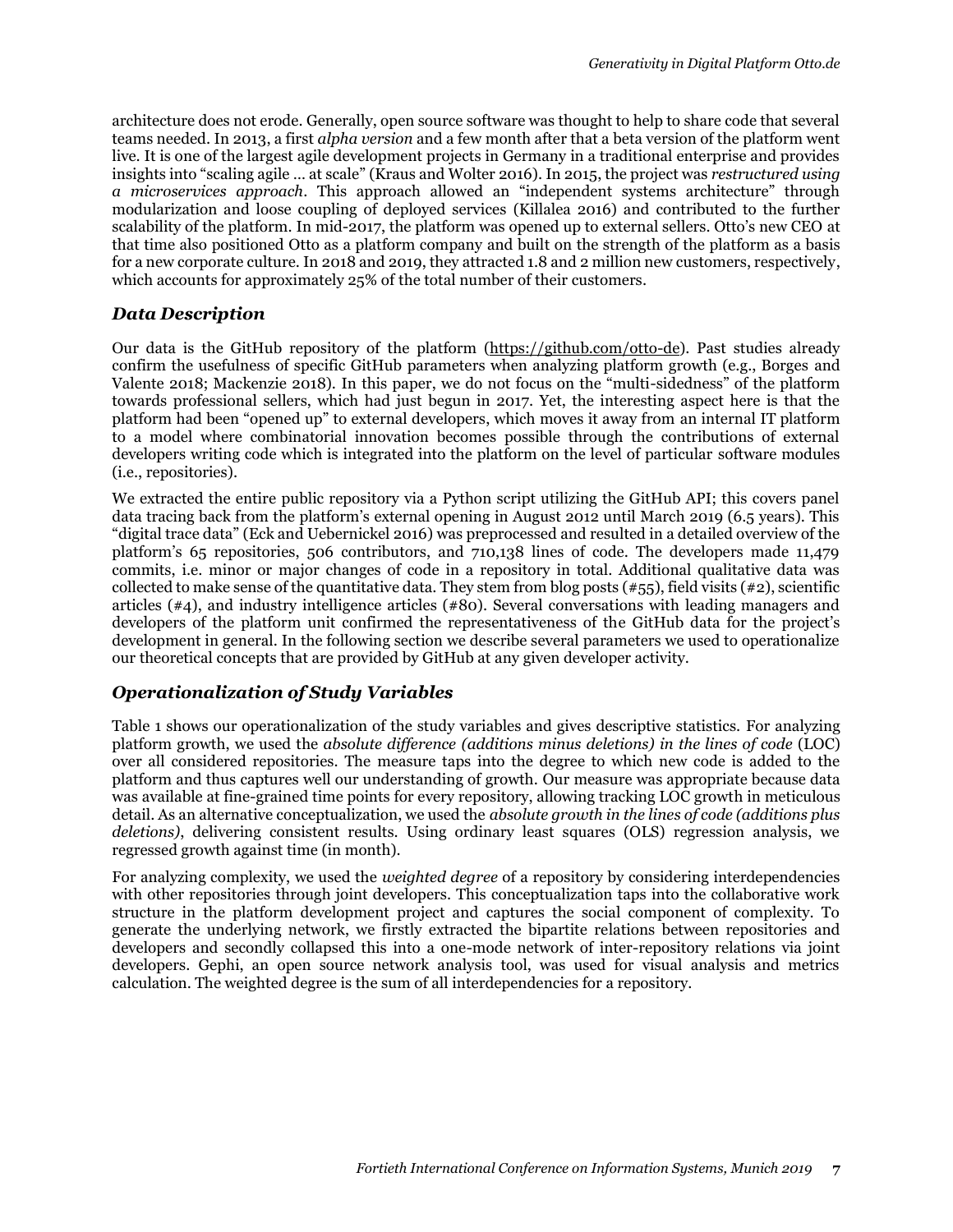| Table 1. Variable Operationalization and Distribution |                                                                                                  |                                                                                                                     |                                                                                         |  |  |  |
|-------------------------------------------------------|--------------------------------------------------------------------------------------------------|---------------------------------------------------------------------------------------------------------------------|-----------------------------------------------------------------------------------------|--|--|--|
| <b>Variable</b>                                       | <b>Definition</b>                                                                                | <b>Operationalization</b>                                                                                           | <b>Distribution</b>                                                                     |  |  |  |
| Model variables                                       |                                                                                                  |                                                                                                                     |                                                                                         |  |  |  |
| Growth                                                | Measure to<br>determine the<br>growth of the<br>platform                                         | Number of additions<br>minus deletions in terms<br>of lines of code (count)                                         | Lines of code (added):<br>710,138 lines<br>Avg. code added per month:<br>10,925.2 lines |  |  |  |
| Complexity                                            | Scope of the platform<br>development in<br>terms of<br>collaborative work on<br>the repositories | Weighted degree of a<br>repository in one-mode<br>network of inter-<br>repository relations via<br>joint developers | Avg. weighted degree: 16.79<br>Nodes: 66 (61 filtered)<br><i>Edges:</i> 512             |  |  |  |
| Generativity                                          | Further development<br>of the repositories by<br>external developers                             | Number of forks of a<br>repository (count)                                                                          | Avg: 4.75; SD: 8.38; Min: 0; Max:<br>48                                                 |  |  |  |
| Popularity                                            | The interest and<br>satisfaction of<br>developers with a<br>repository                           | Number of stars of a<br>repository (count)                                                                          | Avg: 13; SD: 8.18; Min: 1; Max: 36                                                      |  |  |  |
| Activity                                              | Work on unresolved<br>problems of a<br>repository                                                | Number of open issues<br>of a repository (count)                                                                    | Avg: 1.32; SD: 3.37; Min: 0; Max:<br>15                                                 |  |  |  |
| Control variables                                     |                                                                                                  |                                                                                                                     |                                                                                         |  |  |  |
| Contributors                                          | Developers working<br>on a repository                                                            | Number of contributors<br>of a repository (count)                                                                   | Avg: 7.7; SD: 12.20 Min: 0; Max:<br>90                                                  |  |  |  |
| Age                                                   | Age of the repository                                                                            | Number of days since<br>the repository was<br>initially created (count)                                             | Avg: 1183.63; SD: 506.91 Min:<br>94; Max: 2,389                                         |  |  |  |
| Weighted<br>degree                                    | Developers working<br>on the considered<br>repository and also<br>on another<br>repository       | Avg. weighted degree of<br>the nodes in the inter-<br>repository network<br>(count)                                 | Avg: 16.79; SD: 32.44; Min: 0;<br>Max: 145                                              |  |  |  |

To analyze generativity, we conceptualized generativity in terms of the *number of forks* of a repository. The number of forks captures the number of times developers import and further develop a repository via their own project or purpose. It thus illustrates the ability to generate new "output" (Zittrain 2008) from a particular input (repository) beyond the intention of the original creators.

We conceptualize *popularity* as the *number of stars* of a repository. Starring a repository on GitHub is a bookmarking mechanism. It signals interest or satisfaction with a repository (Borges and Valente 2018). According to a study by Borges and Valente (2018, p. 1), "three out of four developers consider the number of stars before using or contributing" to a GitHub repository. We consider the *activity* on a repository by using the *number of open issues*. This measure taps into the work on unresolved problems of a repository. Open issues represent the range of functionality (i.e., bugs and new capabilities) requested by GitHub users. They are important artifacts in a GitHub project indicating the community's activity (Dabbish et al. 2012).

We further consider three control variables. First, we use the *age* of a repository in terms of the number of days since it was initially created. Showing that generativity and popularity are independent of age would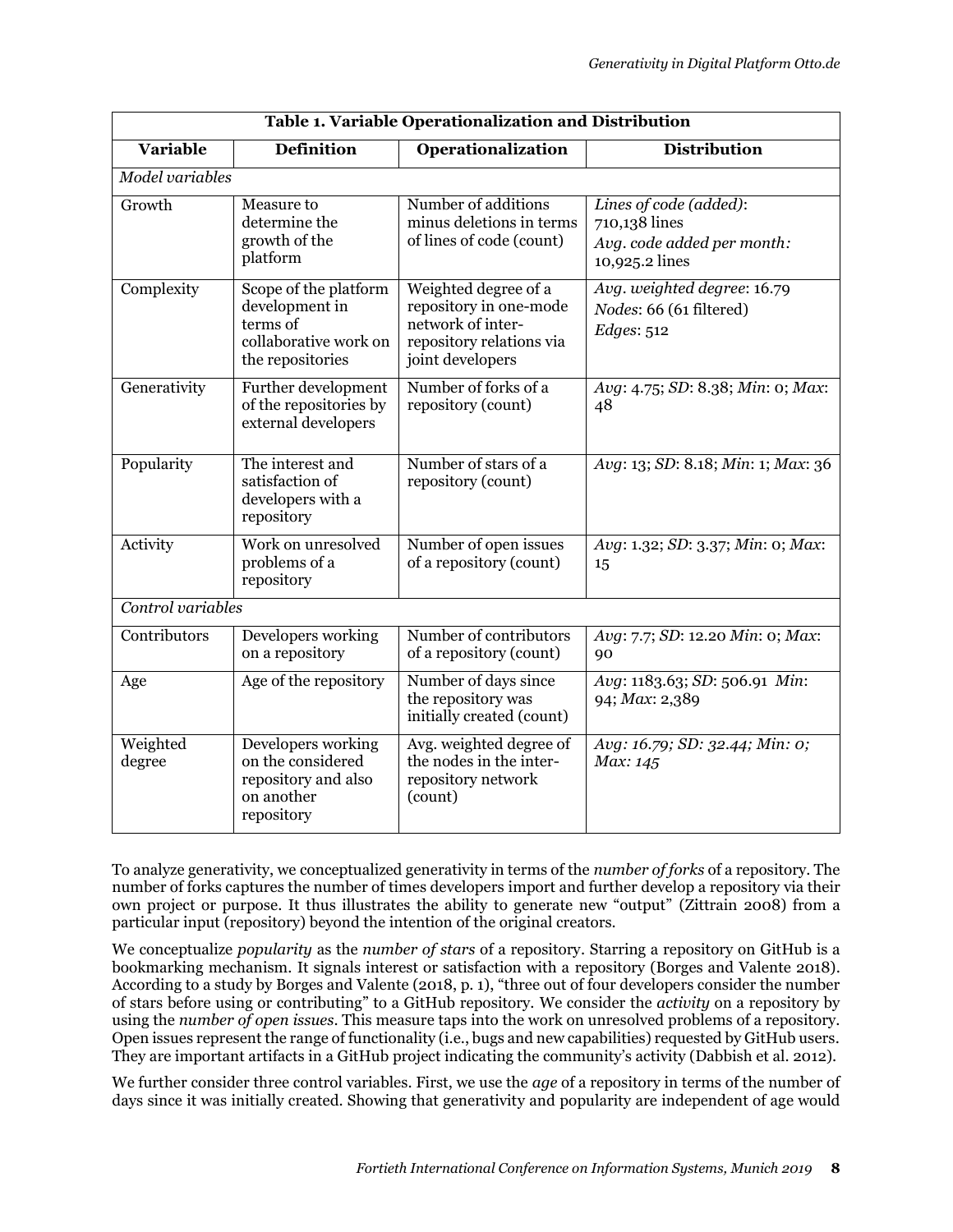give reason to believe that it is not the mere time passed that determines the further usages of a module. We secondly use the *number of contributors* to control for the number of active developers of a repository. Finally, we consider the number of developers jointly working on a given repository and another measured by the *weighted degree* of the nodes in the aforementioned affiliation network.

# **Results**

#### *Growth Analysis: A Superlinear Growth Pattern*



Figure 2A shows the cumulative growth of all repositories of the Otto.de Github project measured by the difference between added and deleted code over a period of 6.5 years. Results of the growth analysis point to a stepwise growth; the sharp increases in 2015 and 2018 indicate a superlinear pattern. The dotted line indicates a polynomial regression model with degree of tw0 indicating quadratic growth of the data with a very high coefficient of determination (*R*²=0.98). The superlinearity of growth corresponds to the examples of open source software development presented in the work of Scacchi (2006). A conclusion can be drawn from the shape of the growth curve and the trend figure: the activity of the actors is linked to the creation of new repositories. No repositories were created in 2014 and commits stagnated. In 2015, however, 28 repositories were newly created and the activity increased. The pause in 2014 can be explained by the planning and development of concepts for future development.

Figure 2B and figure 2C show alternative measurements of growth and provide consistent results: Figure 2B shows the cumulative growth of repositories based on added plus deleted lines of code over the same period as figure 2A. This is important, because refactoring via deletions may also be seen as important change, giving further confirmation for our finding. Again, a polynomial regression model with quadratic growth  $(R^2=0.99)$  confirms the superlinearity of the growth pattern. Figure 2C shows the individual growth of the three largest repositories measured cumulatively via added minus deleted lines of code. For better readability, we selected a logarithmic y-axis. The repositories provide services for a tool to automatically detect design changes of a website ("jlineup"), a cryptographic message authentication for RESTful web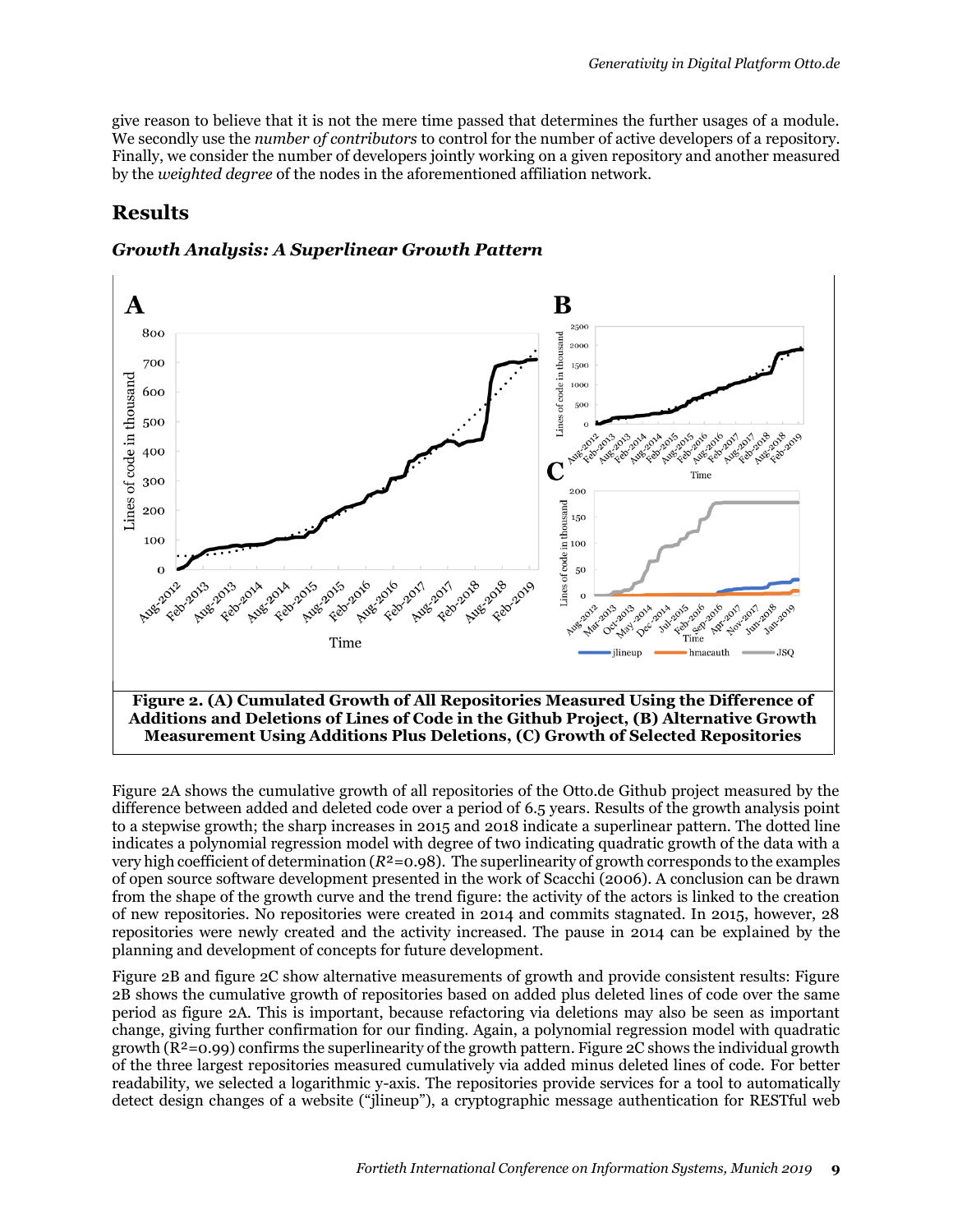applications ("hmacauth"), and a messages user interface library for iOS ("JSQ"). All three repositories have been in operation since the beginning of 2016 and all are showing increasing growth rates. The analysis thus suggests that JSQ and other repositories may follow a self-similar development pattern to the overall project. Altogether, the indications presented in this and the last paragraph are thus a strong indicator for a confirmation of the hypothesis H1.

Additional qualitative analysis (i.e., blog post analysis) pointed to the following reasons for the observed development patterns: The first kink in the graph, in 2015, can be explained by a refactoring of the platform using a microservice approach. This introduced a lot of revisions as well as new code. The second kink in the graph, in 2017/18 is most likely a reaction to two events: first, in 2017 the platform was opened up to professional sellers. This required a lot of refactoring on the backbone side of the platform. Also, in 2018, infrastructure components of the platform were moved to the Amazon AWS. This required new services and a reengineering of existing functionality. Overall, the observed pattern is well aligned to the timeline in figure 1.

#### *Complexity Analysis: Two Sub-Communities in the Platform*

Figure 3 shows a network plot of the Otto.de repositories and its joint work on them as well as its degree distribution. Figure 3A displays all repositories of the Otto.de project as nodes and a connection between two nodes via an edge, if at least one developer jointly works on both repositories. The size of the nodes reflects its degree: The node is larger if there are many developers working on its corresponding repository as well as other repositories. The coloring of the nodes represents a well-known clustering approach based on the modularity of the network (Blondel et al. 2008). Modularity measures the strength of division of a network into modules, i.e. clusters. Finally, we chose the force-directed network layout Force-Atlas implemented in Gephi, which positions nodes based on laws of attraction and repulsion. It is a common method when the objective is to visually identify central or peripheral nodes and clusters. Figure 3B and figure 3C show the degree distribution and, respectively, the log-logged degree distribution. It can be seen that large hubs exist that both connect the two clusters and draw a lot of joint workload. Although the edges are clearly not independent from each other, the log-logged degree distribution gives no indication of a scale-free network (Barabasi and Albert 1999). Rather, the network plot and degree distribution indicate a "caveman network" (Cai et al. 2017). Such are created by community structures that are evolving over time and are more homogeneous in node degrees than scale-free networks.



Complexity analysis pointed to the emergence of two different community clusters, which were demarcated by two main hubs (i.e., Tesla and Edison microservice). This is in consonance with the findings of Singh et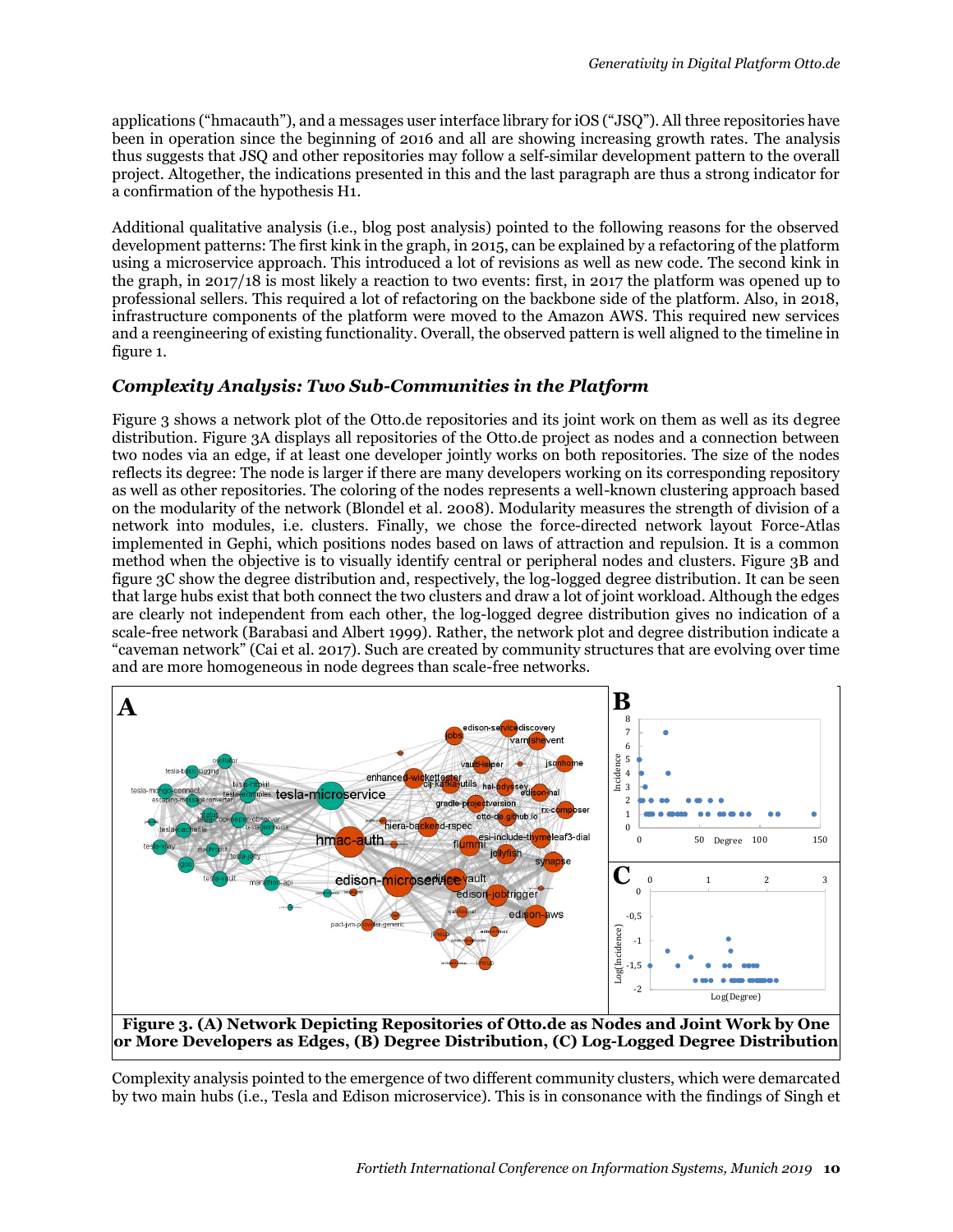al. (2011) and Um et al. (2015) that the development of a network has a basic structural pattern. The distributed architecture of the digital platform allows the individual "building blocks" to be developed separately. Regarding sub-community analysis, we found that platform microservices in separate clusters (e.g., Tesla and Edison) are written in different programming languages. The two most widely used languages in the examined repositories are Java and Clojure. While the latter is used by most repositories in the red cluster and almost none in the green cluster, the inverse is true for Java. By adhering to standards of RESTful APIs it is possible to ease the process of transferring data. The relationship mapping also allows conclusions about the generativity and the knowledge exchange in such externally-infused projects, suggesting that more than 100 third-party developers participated. We, therefore, find indication that a digital platform will develop distinct structural patterns mirroring important sub-communities and hence that hypothesis H2 can be confirmed.

#### *Generativity Analysis: The Influence of Activity and the Resulting Popularity*

We turn to analyses regarding generativity using Spearman's Correlation Coefficient. Table 2 presents results. We find a moderate to strong associations between popularity (stars) and generativity (forks)  $(r(57)=.66, p<.01)$  as well as a weak association between activity (open issues) and generativity  $(r(57)=.34, p$ p<.01). Furthermore, the correlations with contributors, age, and weighed degree are examined. Contributors correlate robustly with generativity ( $r(57)=.59$ ,  $p<.01$ ) and weakly with popularity ( $r(57)=.40$ , p<.01), consistent with the findings of Borges and Valente (2018). Age is very weakly associated with generativity  $(r(57)=.25, p<.1)$  and moderately with popularity  $(r(57)=.41, p<.01)$ . Weighted degree is correlated weakly with generativity  $(r(57)=.42, p<.01)$  and is not correlated with popularity  $(r(57)=.22, p<.01)$  $p > 0.1$ ).

| <b>Table 2. Spearman Correlation Analysis</b> |           |              |              |           |          |          |
|-----------------------------------------------|-----------|--------------|--------------|-----------|----------|----------|
|                                               |           | $\mathbf{2}$ | 3            | 4         | 5        | 6        |
| 1 Generativity                                |           |              |              |           |          |          |
| 2 Popularity                                  | $0.66***$ |              |              |           |          |          |
| 3 Activity                                    | $0.34***$ | $0.35***$    |              |           |          |          |
| 4 Contributors                                | $0.59***$ | $0.40***$    | $0.39***$    |           |          |          |
| 5 Age                                         | $0.25*$   | $0.41***$    | $-0.18$      | 0.14      | 1        |          |
| 6 Weighted degree                             | $0.42***$ | 0.22         | 0.15         | $0.62***$ | 0.23     |          |
| Mean                                          | 4.754     | 11.938       | 1.323        | 7.708     | 1181.631 | 32.277   |
| Std. Deviation                                | 8.443     | 25.934       | 3.396        | 12.295    | 510.857  | 31.73    |
| Minimum                                       | $\Omega$  | $\Omega$     | $\mathbf{O}$ | $\Omega$  | 92       | $\Omega$ |
| Maximum                                       | 48        | 182          | 15           | 90        | 2387     | 145      |
| Note: *p<0.1; **p<0.05; ***p<0.01             |           |              |              |           |          |          |

To test H3a, we developed a first set of multivariate models (M1 and M2) for explaining generativity via activity. The model included age, contributors, and weighted degree as controls. Using OLS regression, model 1 and 2 are performed on generativity as outcome, first explained only by the control variables and then after addition of activity as an independent variable. Table 3 provides the regression coefficients as well as overall model diagnostics. The control variables age and contributors do not have significant impact on generativity, while the weighted degree show significant, but moderate impact. The addition of the independent variable activity does not only add a significant and valuable (0.68) effect, but also increases the explained variance of the model (from 0.43 to 0.49 respectively). Overall, the findings provide some evidence that H3a can be confirmed.

Testing H3b, Models 3, 4 and 5 use popularity (measured by stars) as the outcome variable. Model 3 reports only the control variables. Age and contributors turn out to be non-significant, while weighted degree show a moderate and significant impact. By considering generativity as an explanatory variable in Model 4 none of the control variables are significant, whereas generativity appears to be impactful (2.19) and highly significant. Also Model 4 shows a much higher explained variance compared to Model 3 (0.26 to 0.55 respectively).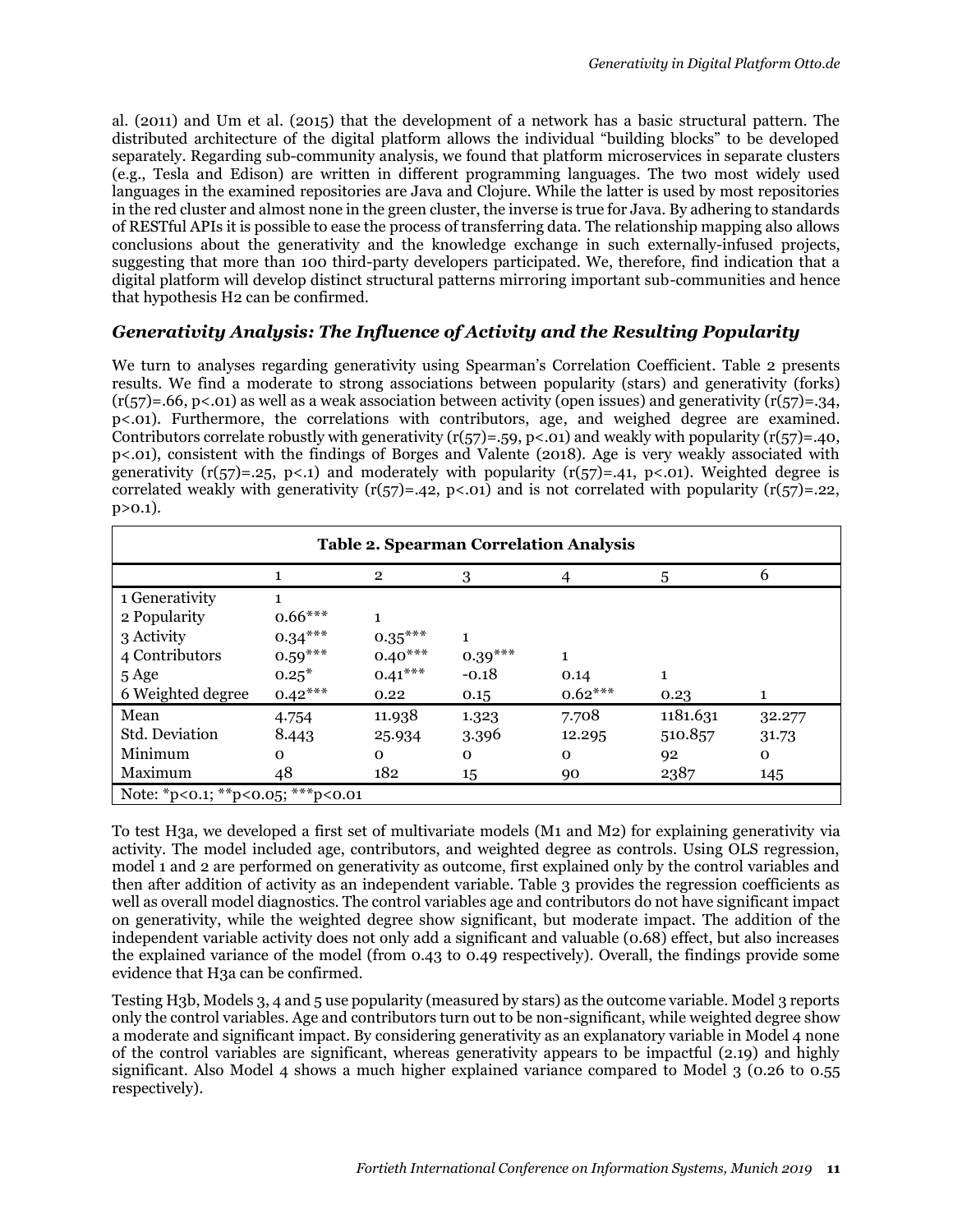Finally Model 5 considers generativity as a mediating variable of the relationship between activity and popularity. In order to establish mediation activity must influence generativity, and generativity must influence popularity. The results in Table 2 support both requirements. Furthermore, the direct effect of activity on popularity reduced in significance and value, which indicates the mediation role of generativity. In order to examine the significance of the indirect effect a bootstrapping method with 10,000 iterations was applied and found the relationship to be significant (p<0.05), thus further supporting generativity as a mediator (Zhao et al. 2010). Since the direct effect is not significant, while the indirect effect is, the model supports an indirect-only full mediation with unlikely omitted mediators and a consistent theoretical framework. The overall model fit is one of the highest of all examined models with  $R^2=0.54$ . The very slight decrease of the coefficient of determination from M4 to M5 is due to the omitted control variables in the mediation model. These findings provide evidence that H3b can be confirmed.

|                             | M <sub>1</sub>                          | M <sub>2</sub>      | $_{\rm M3}$                           | M <sub>4</sub>      | M <sub>5</sub>      |
|-----------------------------|-----------------------------------------|---------------------|---------------------------------------|---------------------|---------------------|
|                             | Dependent var.:<br>Generativity (Forks) |                     | Dependent var.:<br>Popularity (Stars) |                     |                     |
| <i>Intercepts</i>           |                                         |                     |                                       |                     |                     |
|                             | $-1.83$<br>(0.215)                      | $-2.59$<br>(2.06)   | $-9,58$<br>(7.50)                     | $-5.57$<br>(5.92)   |                     |
| <b>Controls</b>             |                                         |                     |                                       |                     |                     |
| Contributors                | 0.13<br>(0.07)                          | 0.11<br>(0.07)      | 0.23<br>(0.25)                        | $-0.07$<br>(0.20)   |                     |
| Age                         | 0.00<br>(0.00)                          | 0.00<br>(0.00)      | 0.00<br>(0.00)                        | 0.00<br>(0.00)      |                     |
| Weighted degree             | $0.14***$<br>(0.03)                     | $0.12***$<br>(0.03) | $0.35***$<br>(0.10)                   | 0.02<br>(0.09)      |                     |
| <b>Independent variable</b> |                                         |                     |                                       |                     |                     |
| Activity (Open issues)      |                                         | $0.68**$<br>(0.25)  |                                       |                     | $-0.56$<br>(0.74)   |
| <b>Mediation effect</b>     |                                         |                     |                                       |                     |                     |
| Generativity (Forks)        |                                         |                     |                                       | $2.19***$<br>(0.35) | $2.36***$<br>(0.30) |
| $\mathbf N$                 | 65                                      | 65                  | 65                                    | 65                  | 65                  |
| R <sup>2</sup>              | 0.43                                    | 0.49                | 0.26                                  | 0.55                | 0.54                |
| Adjusted R <sup>2</sup>     | 0.40                                    | 0.45                | 0.23                                  | 0.52                |                     |
| F-Statistic                 | $15.16***$                              | $14.55***$          | $7.27***$                             | $18.58***$          | $36.76***$          |

# **Discussion and Conclusion**

The study considered growth, complexity, and generativity of a digital platform–Otto.de. The platform provides interesting incentives to study the case particularly because of a) its pivotal role in Otto's digital transformation, b) its growth pattern, and c) the underlying development principles adopted. Furthermore, it is an indicative example of a large company transforming its IT approach from an internal model to an open platform model. Considering growth, we find a quadratic pattern indicating a superlinear growth over the period mid-2012 to early 2019. This was driven by the modularization of the platform using a microservice approach as well as opening the platform to professional sellers. It thus reflects Otto's digital transformation journey and mirrors important junction points. Considering complexity, our findings indicate a structural separation of the platform into two main clusters, pointing to the possibilities that structural patterns can be reinforced over time. Given the size of the platform project, it occurs as natural that preferences and tastes are reflected in the platform. However, the coherence within the clusters appears interesting, which could indicate future splitting tendencies. Considering generativity, our analysis points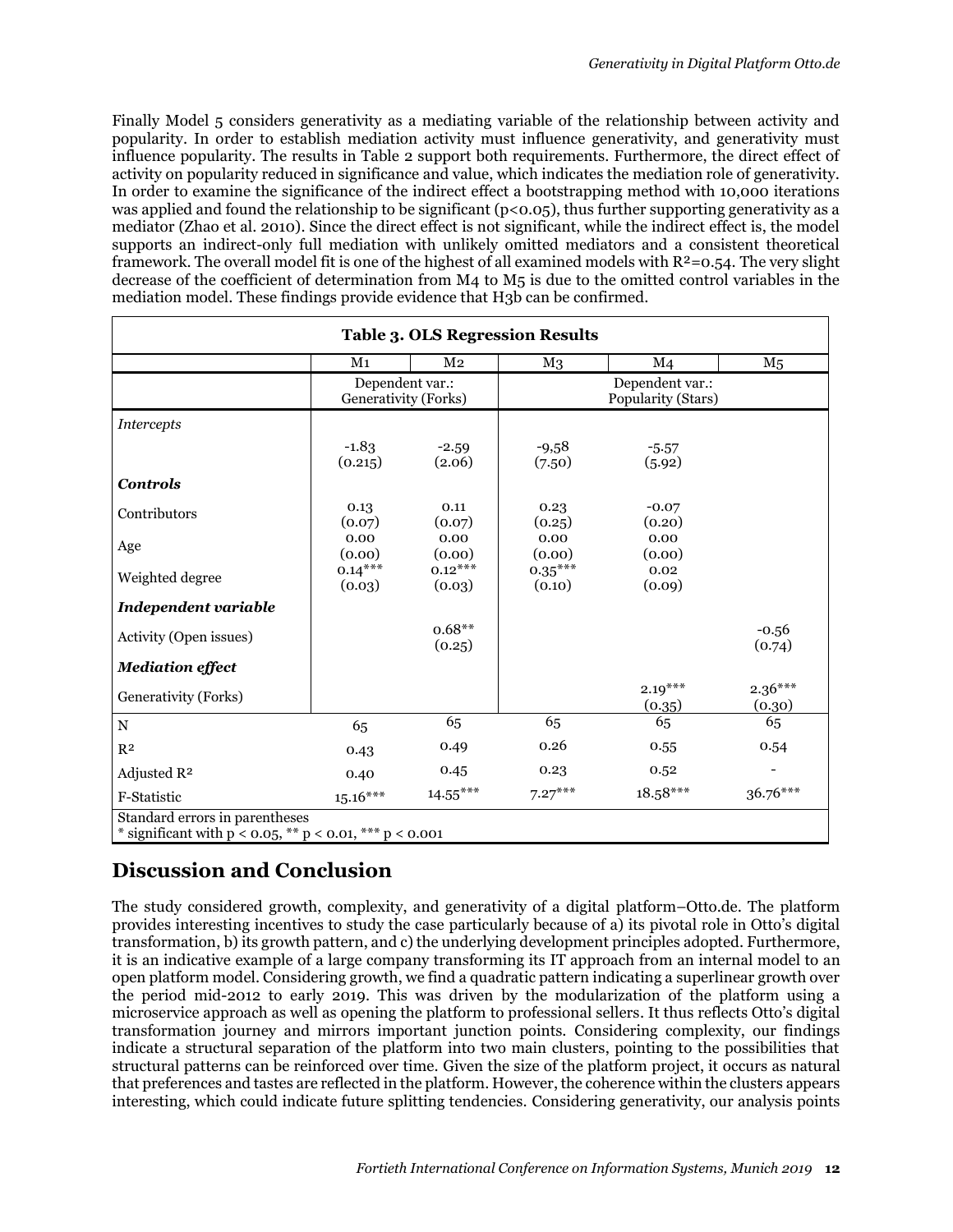to the influence of activity on the generativity of a digital platform as well as its implications for popularity. This reflects the observation that some modules are perceived as particularly "hot" and receive corresponding attention, while others develop below average. Taken together, these findings provide a deep insight into the structure and development of a digital platform and opens up future research avenues.

Our study makes several contributions to the literature on platform evolution and generativity. First, Lyytinen et al. (2017) imply that a platform's generativity allows unbounded new functions to emerge. Specifying this finding, we find a superlinear (quadratic) growth pattern of a digital platform–Otto.de. This finding is consistent with results from Scacchi (2009), Godfrey and Tu (2000), and Koch and Schneider (2000), who studied open source software. Our study shows this in a setting in which internal developers work jointly with external open source developers. It also shows that growth is enabled by generative forking, which is dependent on an active community, and which in turn leads to a popular platform. Second, de Reuver et al. (2017) imply that sequence mining techniques will help to understand platform evolution. Our study exemplifies this in the context of a digital platform and adds insights from additional developer blog and other qualitative data analyses. Third, we also contribute to the debate on platform complexity (Tilson et al. 2013). We show the modularity structure of a digital platform and propose a technique based on mapping the collaborative work structure of developers working jointly on software modules as a network. According to the terminology of Faraj et al. (2016), this represents "online communities" collaborating on a project. Given that the structure of a code tends to mirror the structure of an organization (Herbsleb and Grinter 1999), we believe that this is a useful methodological advancement for situations in which no granular interconnection data between modules is easily accessible.

Our study was limited by the chosen approach and instrumentation. First, we considered only a single case of a digital platform and its quantitative evolution over 6.5 years. Despite the single case limitation, the longitudinal nature of our study provides us the opportunity to study the evolution of the platform, which we argue is necessary to unpack the growth, generativity, and complexity observations in our study. While we acknowledge that the single case purview of our study limits its generalizability, our findings are in consonance with observations in prior literature (Scacchi 2009, Godfrey and Tu 2000, and Koch and Schneider 2000), which suggests that our conclusions are not idiosyncratic to our case but may find relevance in other related contexts. Furthermore, our study situate its analytical focus on the platform rather than the case organization which implies that our theoretical expositions are at the platform level and can be abstracted to platforms enveloped in similar operational networks . Second, our analysis was limited to the public parts of the Otto.de repositories, giving opportunities to see whether non-public parts differ in their growth and complexity. However, talks with the head of platform development as well as other responsible managers indicate that the development of the investigated modules is representative of the overall growth dynamics. Third, our chosen methodology to study generativity only reveals associations and not the causality inherent in the arguments. Our results on the associations of generativity, popularity, and contributors as well as (non-significantly) age and popularity are consistent with Borges and Valente (2018). Future work should test for (Granger) causality using time series data of the collected activity traces.

From a practical standpoint, our study has several implications. First, it seems possible to develop and scale a company-internal digital platform in a distributed way, drawing on an external developer community. Several advantages arise such as access to a talented pool of developers and insight into the latest technologies. However, as noted elsewhere, challenges exist on how to provide value to and control such external developers (Ghazawneh and Henfridsson 2013; Tilson et al. 2010). Our study exemplifies the possibility of evolving a digital platform in a mixed corporate-volunteer model over several years. Our study suggests that managers can draw from the insights of Otto's approach to stimulate external participant's contribution. Specifically, they can do this by paying attention to the influence of activity levels on the popularityand "hotness" of a platform and leveraging this to appeal to external participant contributors. Practitioners can draw inspiration from Otto.de's example in formulating their own approach towards achieving an open platform model. The possibility for superlinear growth as shown in our study provides managers with additional incentive to do so. In terms of fostering generativity, managers may be well served by opening up their platforms for input from external contributors as well as being receptive to the new and emergent opportunities that may unfold. Specifically, a practical approach that can be gleaned from the Otto case is the idea of jettisoning an inward looking approach for combinatorial innovation, adopting an open model and embracing the emergence of generative forks. Furthermore, practitioners building a digital platform in-house may find the case description useful.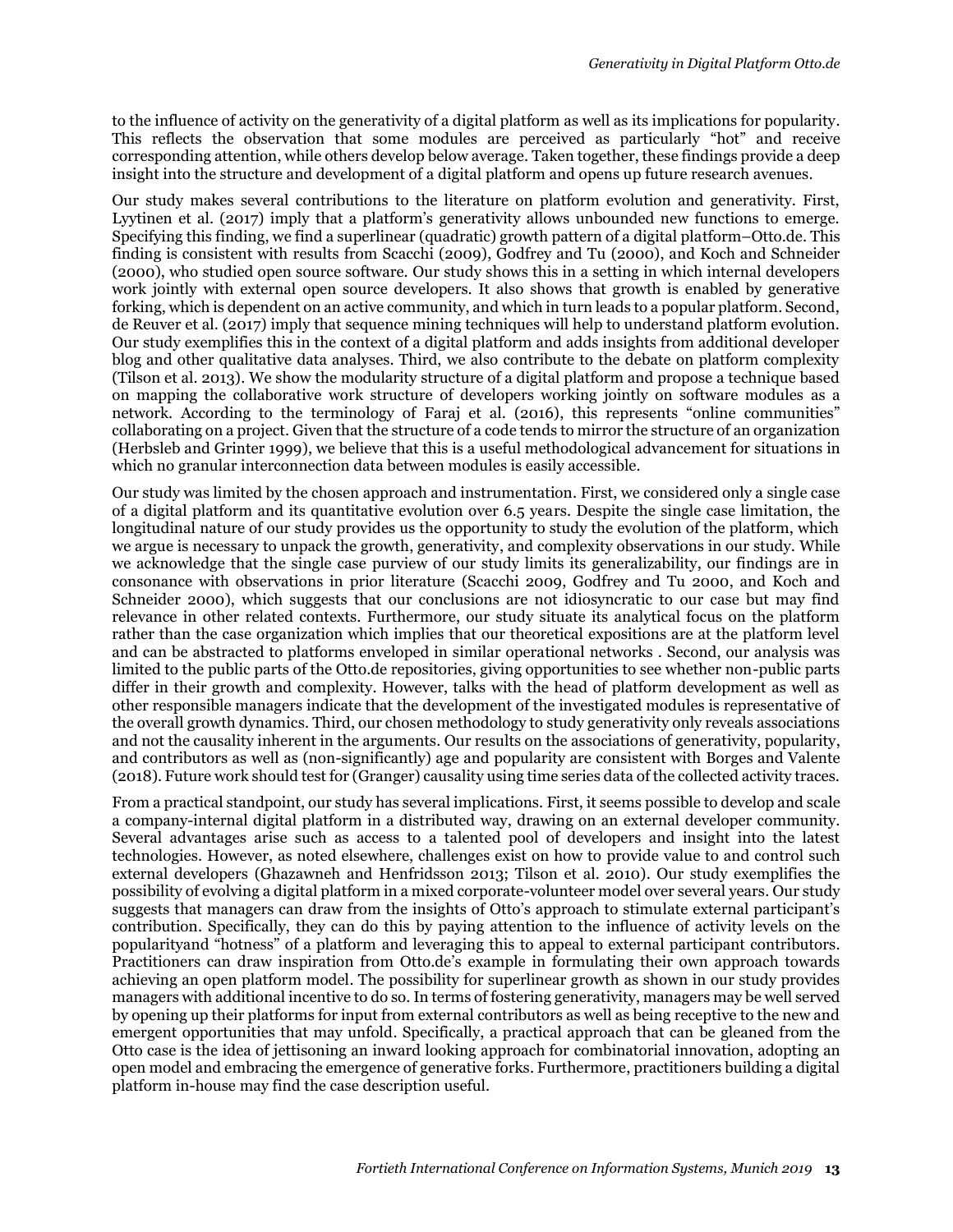Beyond replicating our findings in other settings, future research could consider three broad directions. First, it would be interesting to consider alternative conceptualizations of generativity. Such conceptualizations could account for the value and quality of the generated new outputs/modules, e.g., how often they are used. It could also consider the scaling dynamics of the forked modules, i.e., whether they grow (sub-)linearly or superlinearly. Moreover, it would be interesting to link generativity to user baserelated popularity measures such as platform usage or user satisfaction. Second, it would be fruitful to distinguish between internal and external developers. This would particularly help understand the mechanisms of disembedding platforms from local contexts. It would also contribute to the study of sustained contributions in mixed corporate-volunteer contexts. Such understanding would be relevant to understand how the e-commerce company and others collaborate online and offline with different developer and stakeholder groups working on different components of a digital platform. Finally, a richer conceptualization of platform architecture could be developed taking into account actual dependencies between modules and their interaction. This presents important research challenges as well as opportunities for novel scholarly insights.

In conclusion, we see our study as a starting point for a richer and more contextual understanding of platform evolution. We link empirical analysis of platform growth in terms of the actual code base with additional investigations of generativity and complexity. We show unprompted change at two time points (2015 and 2018), corresponding to the introduction of microservices and opening up the platform to professional sellers and demonstrating the generative potential of the digital platform. We further show how more active parts of the code base tend to be more generative and will become more popular. We also show how complex interconnections manifest in the code base through an inter-developer affiliation network and how this network begins to show structural patterns mirroring important sub-communities. This collaboration structure represents an important constraint for platform evolution. Taken together, our study draws a more nuanced picture of how generativity and complexity influence platform evolution.

#### **References**

- Agarwal, R., and Tiwana, A. 2015. "Editorial—Evolvable Systems: Through the Looking Glass of IS," *Information Systems Research* (26:3), pp. 473–479.
- Baldwin, C. Y., and Clark, K. B. 2000. *Design Rules, Volume 1: The Power of Modularity*, Cambridge, MA: MIT Press.
- Baldwin, C. Y., and Woodward, C. J. 2009. "The Architecture of Platforms: A Unified View," in *Platforms, Markets and Innovation*, Finance Working Paper, A. Gawer (ed.), Cheltenham, UK: Edward Elgar, pp. 19–39.
- Barabasi, A., and Albert, R. 1999. "Emergence of Scaling in Random Networks," *Science* (286:5439), pp. 509–512.
- Blincoe, K., Harrison, F., and Damian, D. 2015. "Ecosystems in GitHub and a Method for Ecosystem Identification Using Reference Coupling," in *2015 IEEE/ACM 12th Working Conference on Mining Software Repositories*.
- Blondel, V. D., Guillaume, J.-L., Lambiotte, R., and Lefebvre, E. 2008. "Fast Unfolding of Communities in Large Networks," *Journal of Statistical Mechanics: Theory and Experiment* (2008:10), p. P10008.
- Borges, H., and Valente, T. M. 2018. "What's in a GitHub Star? Understanding Repository Starring Practices in a Social Coding Platform," *Journal of Systems and Software* (146:12), pp. 112–129.
- Cai, M., Cui, Y., and Stanley, H. E. 2017. "Analysis and Evaluation of the Entropy Indices of a Static Network Structure," *Scientific Reports* (7:9340), pp. 1–10.
- Colfer, L. J., and Baldwin, C. Y. 2016. "The Mirroring Hypothesis: Theory, Evidence, and Exceptions," *Industrial and Corporate Change* (25:5), pp. 709-738.
- Connelly, B. L., Certo, S. T., Ireland, R. D., and Reutzel, C. R. 2011. "Signaling Theory: A Review and Assessment," *Journal of Management* (37:1), pp. 39–67.
- Constantinides, P., Henfridsson, O., and Parker, G. 2018. "Platforms and Infrastructures in the Digital Age," *Information Systems Research* (29:2), iii–vi.
- Conway, M. E. 1968. "How Do Committees Invent?," *Datamation* (14:5), pp. 28–31.
- Dabbish, L., Stuart, C., Tsay, J., and Herbsleb, J. 2012. "Social Coding in GitHub: Transparency and Collaboration in an Open Software Repository," in *Proceedings of the ACM 2012 Conference on CSCW*, pp. 1277–1286.
- Eck, A., and Uebernickel, F. 2016. "Reconstructing Open Source Software Ecosystems: Finding Structure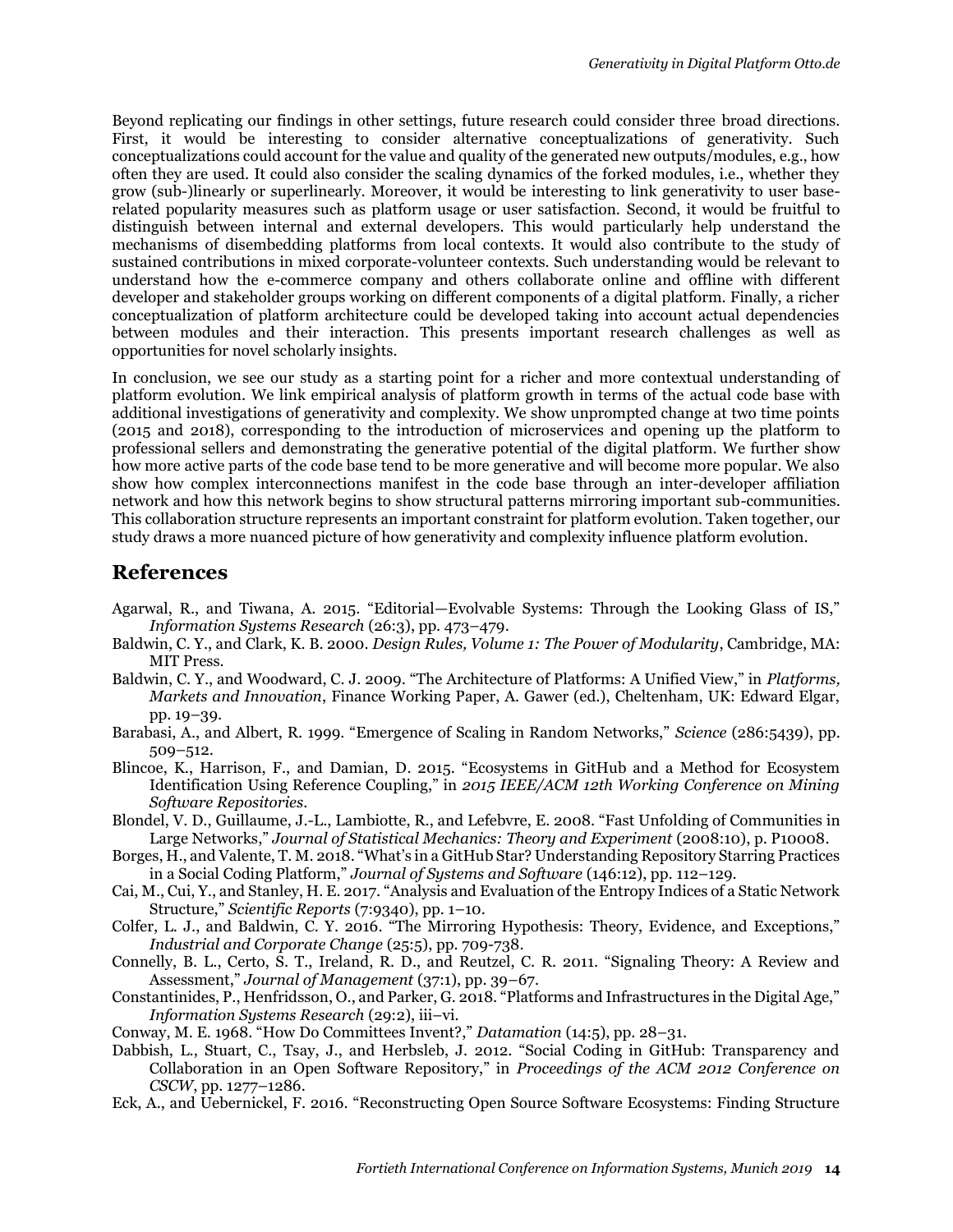in Digital Traces," in *ICIS 2016 Proceedings*.

- Evans, D. S., and Schmalensee, R. 2016. *Matchmakers: The New Economics of Multisided Platforms*, Brighton, MA: Harvard Business Review Press.
- Evans, P. C., and Basole, R. C. 2016. "Revealing the API Ecosystem and Enterprise Strategy via Visual Analytics," *Communications of the ACM* (59:2), pp. 26–28.
- Faraj, S., Jarvenpaa, S. L., and Majchrzak, A. 2011. "Knowledge Collaboration in Online Communities," *Organization Science* (22:5), pp. 1224–1239.
- Faraj, S., von Krogh, G., Monteiro, E., and Lakhani, K. R. 2016. "Special Section Introduction—Online Community as Space for Knowledge Flows," *Information Systems Research* (27:4), pp. 668–684.
- Fürstenau, D., Anisimova, D., Masak, D., Rothe, H., Schulte-Althoff, M. (2019). The Digital Platform Otto.de: A Case Study of Growth, Complexity, and Generativity. In T. Ludewig, V. Pipek (Eds.) *Proceedings of the 14th International Conference on Wirtschaftsinformatik (WI 2019)* (pp. 919-922), Siegen, Germany.
- Gawer, A. 2014. "Bridging Differing Perspectives on Technological Platforms: Toward an Integrative Framework," *Research Policy* (43:7), pp. 1239–1249.
- Ghazawneh, A., and Henfridsson, O. 2013. "Balancing Platform Control and External Contribution in Third-Party Development: The Boundary Resources Model," *Information Systems Journal* (23:2), pp. 173– 192.
- Godfrey, M. W., and Tu, Q. 2000. "Evolution in Open Source Software: A Case Study," in *Proceedings 2000 International Conference on Software Maintenance*, pp. 131–142.
- Hagiu, A., and Rothman, S. 2016. "Network Effects Aren't Enough," *Harvard Business Review* (94:4).
- Henfridsson, O., and Bygstad, B. 2013. "The Generative Mechanisms of Digital Infrastructure Evolution," *MIS Quarterly* (37:3), pp. 907–931.
- Herbsleb, J. D., and Grinter, R. E. 1999. "Splitting the Organization and Integrating the Code: Conway's Law Revisited," in *Proceedings of the 1999 International Conference on Software Engineering (IEEE Cat. No.99CB37002)*.
- von Hippel, E. A., and von Krogh, G. 2003. "Open Source Software and the 'Private-Collective' Innovation Model: Issues for Organization Science," *Organization Science* (14:2), pp. 209–223.
- Huang, J., Henfridsson, O., Liu, M. J., and Newell, S. 2017. "Growing on Steroids: Rapidly Scaling the User Base of Digital Ventures Through Digital Innovation," *MIS Quarterly* (41:1), pp. 301–314.
- Jarvenpaa, S. L., Tractinsky, N., and Saarinen, L. 1999. "Consumer Trust in an Internet Store: A Cross-Cultural Validation," *Journal of Computer-Mediated Communication* (5:2).
- Keßler, S. 2013. *Anpassung von Open-Source-Software in Anwenderunternehmen*, Wiesbaden: Springer.
- Killalea, T. 2016. "The Hidden Dividends of Microservices," *Communications of the ACM* (59:8), pp. 42– 45.
- Koch, S., and Schneider, G. 2000. *Results from Software Engineering Research into Open Source Development Projects Using Public Data. [Vienna University of Economics and Business Administration]*, (22).
- Kraus, S., and Wolter, P. 2016. "Scaling Agile @ Otto Learning at Scale: Agilität Als Organisatorische Herausforderung," *OBJEKTspektrum* (4), pp. 20–24.
- Lehman, M. 1980. "Programs, Life Cycles, and Laws of Software Evolution," *IEEE Proceedings* (68:9).
- Lehman, M., Ramil, J., Wernick, P., and Perry, D. 1997. "Metrics and Laws of Software Evolution Process Improvement," *Growth Lakeland*, pp. 20–32.
- Lyytinen, K., Sørensen, C., and Tilson, D. 2017. "Generativity in Digital Infrastructures," in *The Routledge Companion to Management Information Systems*, R. D. Galliers and M.-K. Stein (eds.), London: Routledge.
- Mackenzie, A. 2018. "48 Million Configurations and Counting: Platform Numbers and Their Capitalization," *Journal of Cultural Economy* (11:1), pp. 36-53.
- O'Mahony, S. 2006. "Developing Community Software in a Commodity World," in *Frontiers of Capital*, Duke University Press, pp. 237–266.
- Parker, G., Van Alstyne, M., and Jiang, X. 2017. "Platform Ecosystems: How Developers Invert the Firm," *MIS Quarterly* (41:1), pp. 255–266.
- Parker, G., van Alstyne, M. W., and Choudary, S. P. 2016. *Platform Revolution: How Networked Markets Are Transforming the Economy--and How to Make Them Work for You*, New York, NY: Norton & Company.
- de Reuver, M., Sørensen, C., and Basole, R. 2017. "The Digital Platform: A Research Agenda," *Journal of Information Technology* (33:2), pp. 124-135.